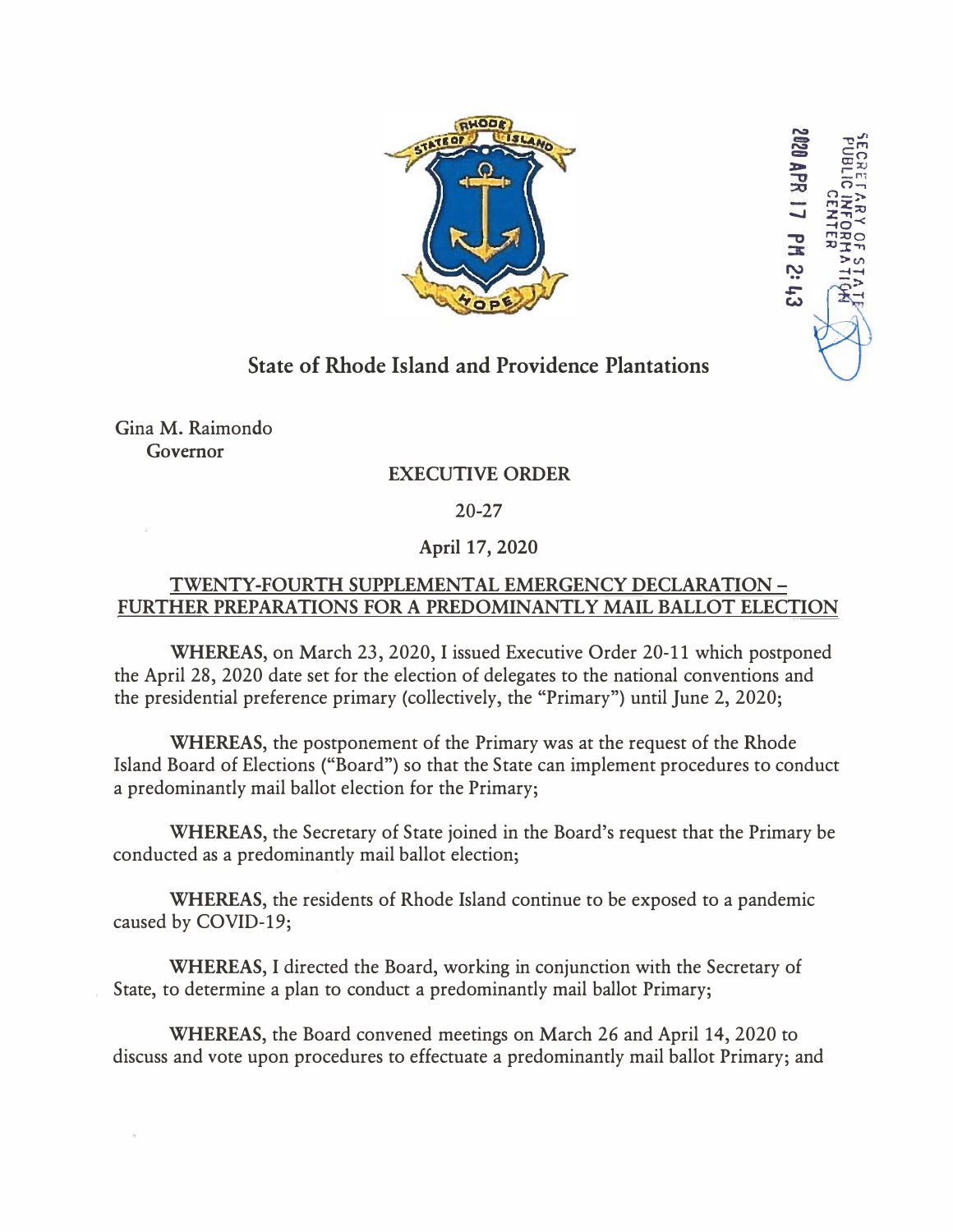Executive Order 20-27 April 17, 2020 Page 2

**WHEREAS,** the Board voted to recommend modification and/or suspension of various sections of Chapters 12.1 and 20 of Title 17 of the General Laws in order to effectuate Executive Order 20-11 and to also address the public health concerns presented by the Rhode Island Department of Health during the Board's March 17, 2020 meeting.

**NOW, THEREFORE,** I, **GINA M. RAIMONDO,** by virtue of the authority vested in me as Governor of the State of Rhode Island and Providence Plantations, pursuant to Article IX of the Rhode Island Constitution and the Rhode Island General Laws, including but not limited to Title 30, Chapter 15 and Title 23, Chapter 8, do hereby order and direct the following:

- 1. The statutory time frames for the declaration and certification of candidates for delegates to the national conventions for each political party set forth under R. **I.** Gen. Laws §§ 17-12.1-3 and 17-12.1-7 are hereby suspended.
- 2. The two witness and/or notary requirements for certifying regular and emergency ballots set forth under R. **I.** Gen. Laws§§ 17-20-2.1 and 17-20-2.2 are hereby suspended. The Board shall take all measures necessary to compare and authenticate the signatures set forth on the application and certification envelopes and may request mail ballot applicants to voluntarily provide the last four digits of the voter's Social Security number or a valid driver's license number.
- 3. The statutory timeframe set forth under R. **I.** Gen. Laws§ 17-20-26 for the opening and certification of mail ballots are hereby suspended. The period for the opening and certification of mail ballots shall be extended from 14 days to 20 days in accordance with the vote taken by the Board during its March 26, 2020 meeting and with its April 14, 2020 Decision and Order. The extended period of time will provide the Board with the additional time necessary to process the anticipated increase in mail ballots resulting from a predominantly mail ballot election.
- 4. The timeframe for requesting an emergency mail ballot under R. **I.** Gen. Laws § 17-20-2.2 is hereby suspended. That timeframe shall be reduced by 7 days, and a commensurate 7 days will be added to the deadline for seeking a regular mail ballot application in accordance with the vote taken by the Board during its March 26, 2020, meeting and with its April 14, 2020 Decision and Order.
- 5. The deadline for the local boards of canvassers to certify the mail ballot applications to the Secretary of State set forth in R.I. Gen. Laws§ 17-20-10 (c) is hereby suspended. The deadline shall be modified from 18 to 11 days prior to the day of the election, in accordance with the vote taken by the Board during its April 14, 2020 meeting and with its April 14 Supplemental Decision.